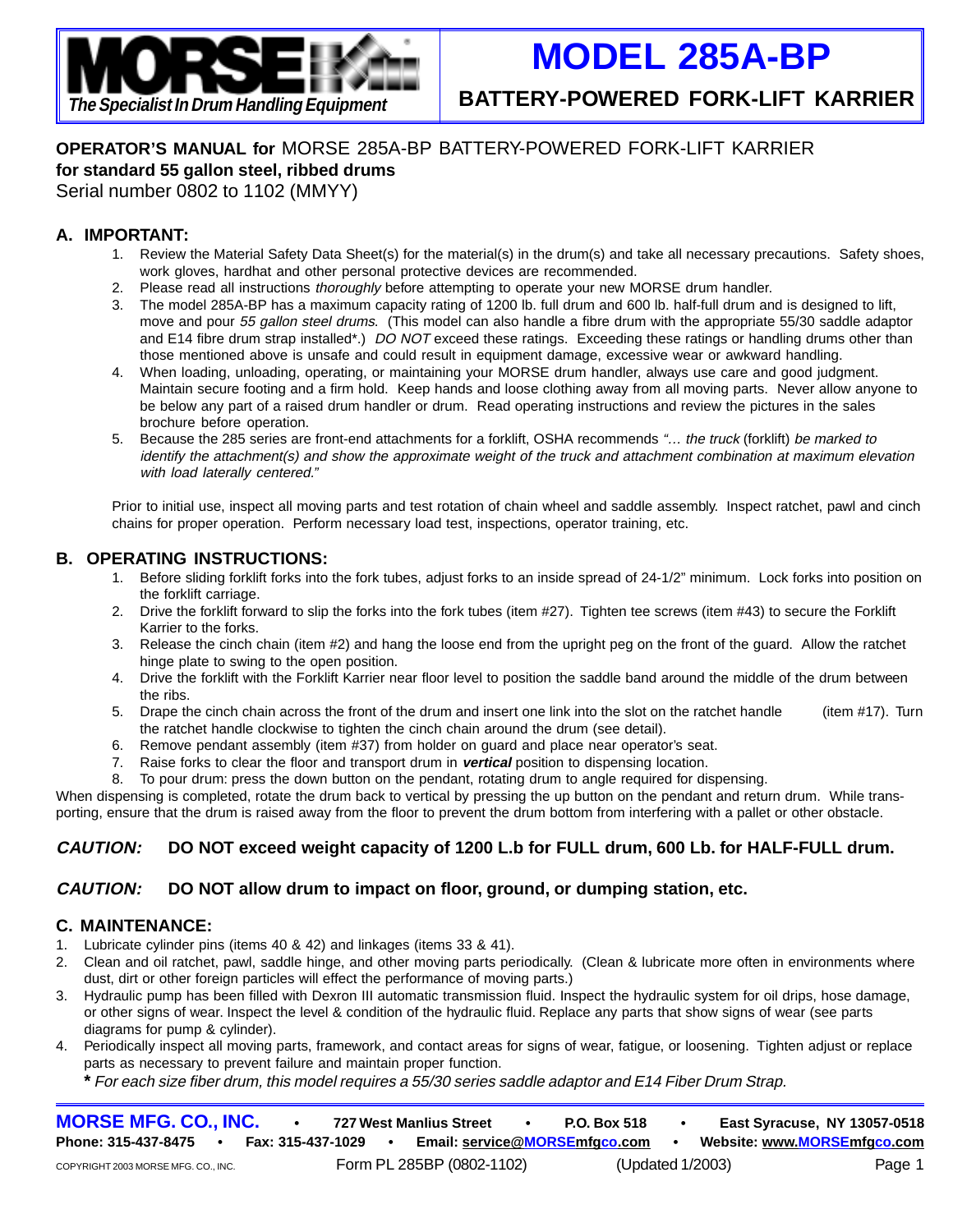

# **MODEL 285A-BP**

#### **PARTS LIST FOR MORSE 285A-BP SERIES FORK LIFT-KARRIERS**

| ITEM #                                                                                                          | QTY | <b>PART#</b> | <b>DESCRIPTION</b>                                                              |
|-----------------------------------------------------------------------------------------------------------------|-----|--------------|---------------------------------------------------------------------------------|
| 1                                                                                                               | 2   | 1169-P       | 3/8 - 16 REV HEX LOC NUT                                                        |
| $\overline{2}$                                                                                                  | 1   | 180-P        | CHAIN, CINCH, 3/16 ALLOY 33 LK                                                  |
| 3                                                                                                               | 1   | 82-P         | 3/8 - 16 X 2-1/4 HHCS GR 2 STL                                                  |
| 4                                                                                                               | 2   | 64-P         | ROLL PIN, 3/16 X 1-1/4                                                          |
| 5                                                                                                               | 1   | 2473-P       | SADDLE ASM, 285A-BP                                                             |
| 6                                                                                                               | 1   | 2471-P       | SADDLE WELD, 285A-BP                                                            |
| 7                                                                                                               | 1   | 1296-P       | 1/4 - 20 X 7-1/2 HHCS GR 5 STL                                                  |
| 8                                                                                                               | 2   | 55-P         | WASHER, 3/4 SAE FL 1-1/2 OD                                                     |
| 9                                                                                                               | 1   | 1297-P       | 1/4 - 20 REV HEX LOC NUT                                                        |
| 10                                                                                                              | 1   | 731-P        | RATCHET HINGE PLATE ONLY 1/4 A                                                  |
| 11                                                                                                              | 1   | 726-P        | RATCHET HINGE PLATE CPT 1/4" A                                                  |
| 12                                                                                                              | 1   | 165KIT-P     | KIT, RATCHET CHAIN TIGHTENER                                                    |
| 13                                                                                                              | 1   | 168-P        | PAWL, WITH DRILLED HOLE                                                         |
| 14                                                                                                              | 1   | 169-P        | <b>PAWL SPRING</b>                                                              |
| 15                                                                                                              | 1   | 170-P        | 3/8" DIA X 5/8" SHOULDER SCREW                                                  |
| 16                                                                                                              | 1   | 710-P        | RETAINER, RATCHET PUSH ON 3/4"                                                  |
| 17                                                                                                              | 1   | 165-P        | RATCHET, MALLEABLE, FOR SADDLE                                                  |
| 18                                                                                                              | 1   | 136-P        | HANDLE GRIP, 7/8" X 4-3/4"                                                      |
| 19                                                                                                              | 1   | 417-P        | CABLE HARNESS 22", 26" 285A-BP                                                  |
| 20                                                                                                              | 2   | 765-P        | HYD FIT, MALE ELBOW, FLARE 400                                                  |
| 21                                                                                                              | 1   | M642-P       | HYD POWER PACK, 12V DC, BP                                                      |
| 22                                                                                                              | 1   | 416-P        | BATTERY CABLE HARNESS 18", 26"                                                  |
| 23                                                                                                              | 1   | 1728-P       | TOP, BATTERY BOX, 400, 285A-BP                                                  |
| 24                                                                                                              | 1   | 388-P        | BATTERY, 12V DC                                                                 |
| 25                                                                                                              | 4   | 193-P        | SCREW, TEK, 12-14 X 3/4" 3 PT                                                   |
| 26                                                                                                              | 1   | 1729-P       | BOTTOM, BATTERY BOX, 400                                                        |
| 27                                                                                                              | 1   | 2476-P       | BASE WELD, 285A-BP                                                              |
| 28                                                                                                              | 2   | 1464-P       | 3/8 - 16 X 1-1/4 HHCS GR 2                                                      |
| 29                                                                                                              | 3   | 1739-P       | WASHER, 3/8 INTERNAL TOOTH LOC                                                  |
| 30                                                                                                              | 2   | 18-P         | BEARING, 1" ID X 2-1/2"                                                         |
| 31                                                                                                              | 1   | 16-P         | COLLAR, 1" ID                                                                   |
| 32                                                                                                              | 1   | 29-P         | SPACER, SPUR GEAR .15"                                                          |
| 33                                                                                                              | 1   | 2500-P       | DRAG LINK WELD, A-BP                                                            |
| 34                                                                                                              | 1   | 2464-P       | 2 SCREW WIRE CONNECTOR 1-1/2"                                                   |
| 35                                                                                                              | 2   | 15-P         | COLLAR, 3/4" ID                                                                 |
| 36                                                                                                              | 1   | 1279-P       | CYLINDER, 2 X 10", SAE, A-BP                                                    |
| 37                                                                                                              | 1   | 3240A-P      | PENDANT ASM, WIRED, 285A-BP                                                     |
| 38                                                                                                              | 1   | 2466A-P      | HYD HOSE ASM, 35" 285A-BP                                                       |
| 39                                                                                                              | 1   | 2467A-P      | HYD HOSE ASM, 40" 285A-BP                                                       |
| 40                                                                                                              | 1   | 704-P        | AXLE, 3/4", USE WITH PUSH-ON                                                    |
| 41                                                                                                              | 1   | 1281-P       | POWER LINK WELD, A-BP                                                           |
| 42                                                                                                              | 1   | 2506-P       | CYLINDER PIN WELD, 285A-BP                                                      |
| 43                                                                                                              | 2   | 58-P         | LOCK TEE SET SCREW, 285                                                         |
| 44                                                                                                              | 2   | 3610-P       | HYD FIT, MALE ELBOW, SAE                                                        |
| NOT SHOWN                                                                                                       | 1   | 2511-P       | LINKAGE GUARD WELD, 285A-BP                                                     |
| NOT SHOWN                                                                                                       | 1   | 2508-P       | COVER, HYD POWER PACK 285A-BP                                                   |
| NOT SHOWN                                                                                                       | 1   | 389-P        | CHARGER, BATTERY, 110V TO 12V                                                   |
|                                                                                                                 |     |              |                                                                                 |
|                                                                                                                 |     |              | NOTE#2: "Saddle Assembly Complete" (#5) includes the "Saddle Weldment" (#6) and |
| appropriate attached moving parts, such as 1, 2, 3, 7, 9 AND 11. "Saddle Weldment"<br>(#6) has no moving parts. |     |              |                                                                                 |

#### **Serial Number 0802 to 1102 (MMYY)**